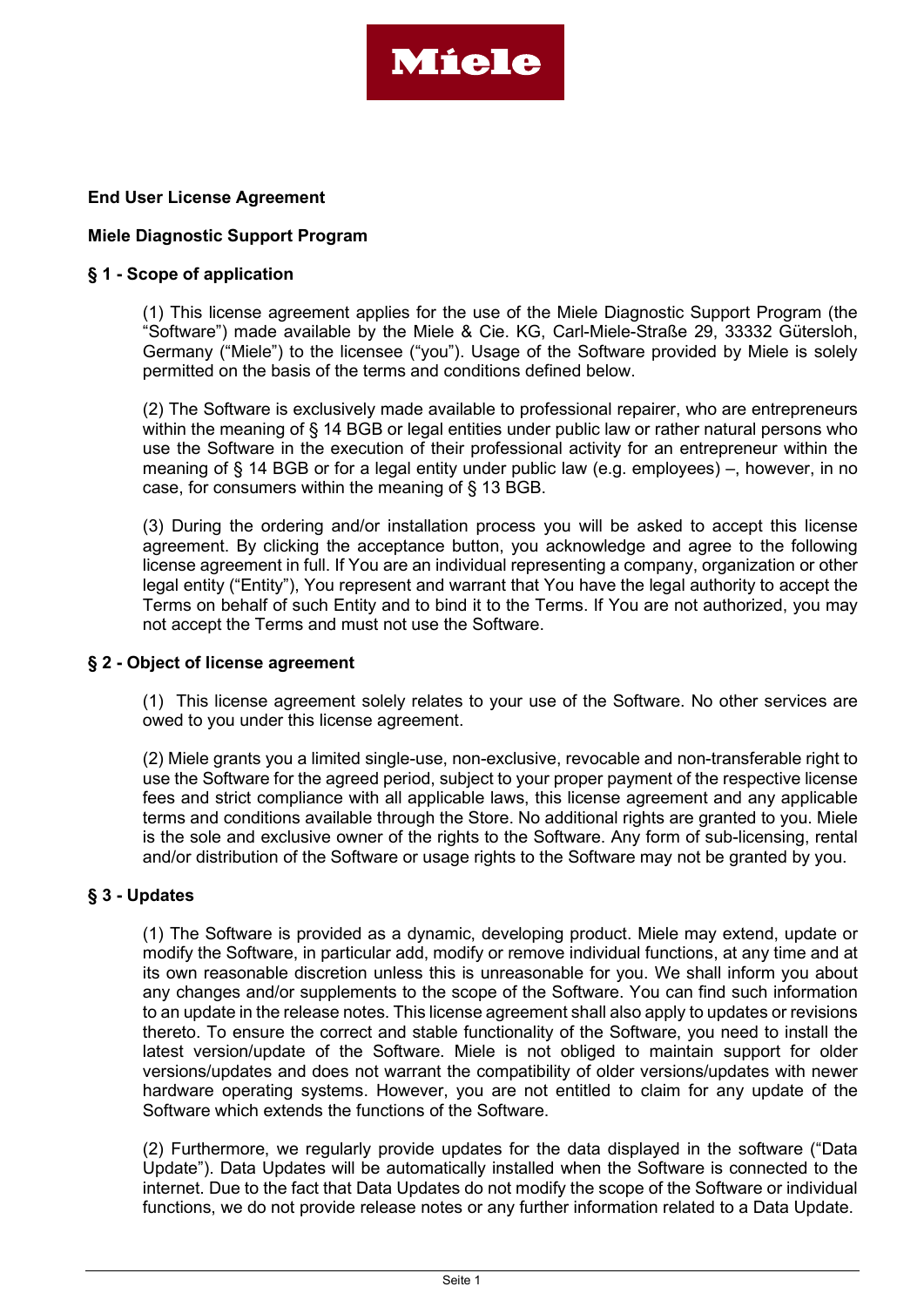

# § 4 – Offline Mode

The Software can be used online (using an active internet connection) and offline, without internet connection ("Offline Mode"). If you intend to use the Offline Mode, you must ensure that you have received the latest Data Update for the Software at least ten (10) days before the intended use of the Offline Mode in order to ensure that the Software and the data displayed in the Software are up-to-date and for a proper use of the Software. Please note, that the Software cannot be used in the Offline Mode unless you have received the latest Data Update.

### § 5 – Restrictions

You acknowledge and agree to the following restrictions and warrant that You will not encourage or facilitate any third party to violate these restrictions:

- a) You shall not distribute, sell, rent or otherwise license or sub-license the Software;
- b) You shall not install or use the Software on more devices as you are allowed to;
- c) You shall not use the Software for any illegal purposes or in any way which could violate these Terms or any applicable law, in particular but without limitation to applicable data protection law or any other third party rights;
- d) You shall not use the Software to interfere with, try to gain unauthorized access to, or otherwise disrupt any other Software and/or services made available by Miele or any servers or networks connected with any Software and/or services made available by Miele;
- e) You shall not transmit any malware, defects or any other items of destructive nature or any other items which could threat the Software or any other Software and/or services made available by Miele, to any servers or networks connected with any Software and/or services made available by Miele;
- f) You shall not translate, decompile, copy, reverse engineer, create derivative works or otherwise modify the Software unless You are explicitly entitled to do so under applicable mandatory law;

# § 6 - Availability

You shall not make any changes to the Software. In particular, but without limitation, you are not entitled to translate, decompile, reverse engineer or create derivative works, unless you are explicitly entitled to do so under applying mandatory law.

The foregoing limitation does not apply to individual components of the Software that are subject to an open source license and whose use is therefore governed by the respective open source license.

# § 7 - Property rights

(1) By accepting this license agreement, you acknowledge Miele's and all other third party property rights to the Software in their entirety, and you are obliged to their preservation. These rights include, among others, copyrights, patents, trademarks and trade secrets.

(2) You agree to undertake all necessary steps to prevent possible damage or injury to these rights, to stop said damage or injury, and to prosecute third parties if a third party has wrongfully accessed or come into the possession of the Software from you.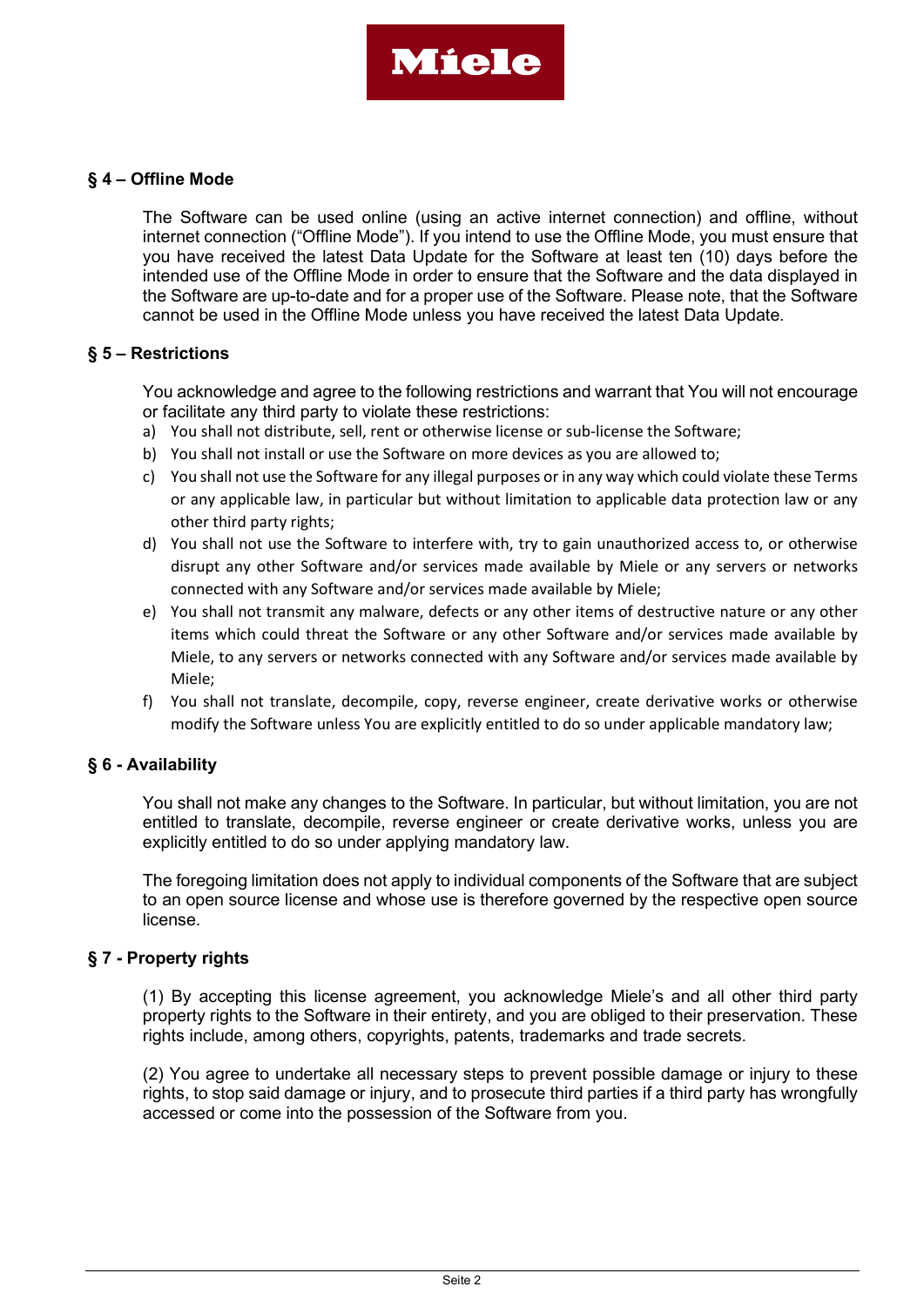

### § 8 - Liability and guarantee

(1) MIELE MAKES NO REPRESENTATIONS OR GUARANTEES OF ANY KIND WHATSOEVER AS TO THE SOFTWARE OR FUNCTIONALITY OF THE SOFTWARE, UNLESS EXPLICITLY STATED OTHERWISE.

(2) MIELE DISCLAIMS ALL LIABILITY AND WARRANTY FOR VERSIONS OF THE SOFTWARE WHICH ARE NOT INTENDED FOR USE BY END USERS (TEST, PILOT, ALPHA, BETA VERSIONS OR SIMILAR). YOU AGREE THAT YOU ARE AWARE OF AND ACCEPT THE RISKS INVOLVED IN USING SUCH PROGRAMS; IN PARTICULAR, THAT MALFUNCTIONS OR DATA LOSS MAY OCCUR. THE USE OF SUCH PROGRAMS IS AT THE SOLE RISK OF YOU AND ANY CLAIMS RELATING TO WARRANTY AND LIABILITY SHALL BE EXCLUDED.

(3) MIELE SHALL BE LIABLE FOR DAMAGES CAUSED BY INTENT, GROSS NEGLIGENCE OR WILLFUL MISCONDUCT AND IN ACCORDANCE WITH THE PROVISIONS SET FORTH IN THE GERMAN PRODUCT LIABILITY ACT WITHOUT LIMITATION. IN THE EVENT OF SLIGHT OR MINOR NEGLIGENCE, MIELE SHALL ONLY BE LIABLE WITHOUT LIMITATION FOR DAMAGES TO LIFE, HEALTH OR PERSONAL INJURY. IN ALL OTHER CASES OF SLIGHT OR MINOR NEGLIGENCE, MIELE SHALL BE LIABLE INSOFAR AS MIELE BREACHES OR VIOLATES AN OBLIGATION WHICH IS ESSENTIAL FOR THE PROPER IMPLEMENTATION OF THIS LICENSE AGREEMENT AND OF WHICH YOU RELY ON OR MAY REGULARLY RELY ON – IN SUCH EVENT, MIELE'S LIABILITY TO YOU SHALL BE LIMITED TO THE TYPICAL FORESEEABLE DAMAGE UNDER THIS LICENSE AGREEMENT. FURTHER CLAIMS FOR DAMAGES CAUSED BY SLIGHT OR MINOR NEGLIGENCE ARE EXCLUDED.

(4) YOU ARE NOT ENTITLED TO CLAIM FOR DAMAGES CAUSED BY SOFTWARE DEFECTS, INSOFAR AS YOU FAIL TO APPLY ONLINE SOFTWARE UPDATES PROVIDED BY MIELE AND THE DAMAGE COULD HAVE BEEN AVOIDED IF THE UPDATE HAD BEEN APPLIED. THIS ALSO APPLIES TO SECURITY VULNERABILITIES, WHICH ARISE PROVIDED THAT THE SOFTWARE UPDATE WAS NOT INSTALLED BY YOU OR THE UPDATE WAS ABORTED DURING INSTALLATION.

(5) YOU ARE AWARE THAT NO CLAIMS FOR DAMAGES CAN BE MADE AGAINST MIELE RESULTING FROM YOUR NEGLIGENT, UNAUTHORIZED OR ILLEGAL SECURITY MECHANISMS, ESPECIALLY WITHIN YOUR OWN LAN OR DEVICE, OR AS A CONSEQUENCE OF YOU USING THE APP CONTRARY TO THE TERMS OF THIS LICENSE AGREEMENT. YOU MUST ALSO MAKE SURE THAT THE SOFTWARE CANNOT BE MISUSED BY THIRD PARTIES.

(6) IF YOU LOSE YOUR DEVICE ON WHICH THE SOFTWARE IS ACCESSIBLE (E.G. THROUGH LOSS, THEFT, ETC.) THEN YOU ARE RESPONSIBLE FOR IMMEDIATELY REVOKING ANY ACCESS PERMISSIONS WITH APPROPRIATE MECHANISMS IN ORDER TO ENSURE THAT UNAUTHORIZED ACCESS TO THE SOFTWARE IS PREVENTED.

(7) IF YOU KNOW OR HAVE REASON TO BELIEVE OF ANY POTENTIAL DAMAGE TO MIELE IN CONNECTIONS WITH YOUR USE OF THE SOFTWARE, YOU ARE OBLIGATED TO INFORM MIELE OF ANY SUCH DAMAGE OR LOSS SCENARIOS.

### § 9 – Duration and Termination of License Agreement

(1) This License Agreement come into effect with your acceptance and is closed for the specific period as You or Your Entity and Miele agreed on in the context of the ordering process.

(2) The Parties statutory right to terminate this license agreement for a compelling reason without a notice period shall remain unaffected. In Particular, Miele is authorised to immediately terminate this license agreement without a notice period in the event of a material breach of this license agreement or any term set forth in this license agreement by you or if you or your entity is in delay for payment for more than two (2) months.